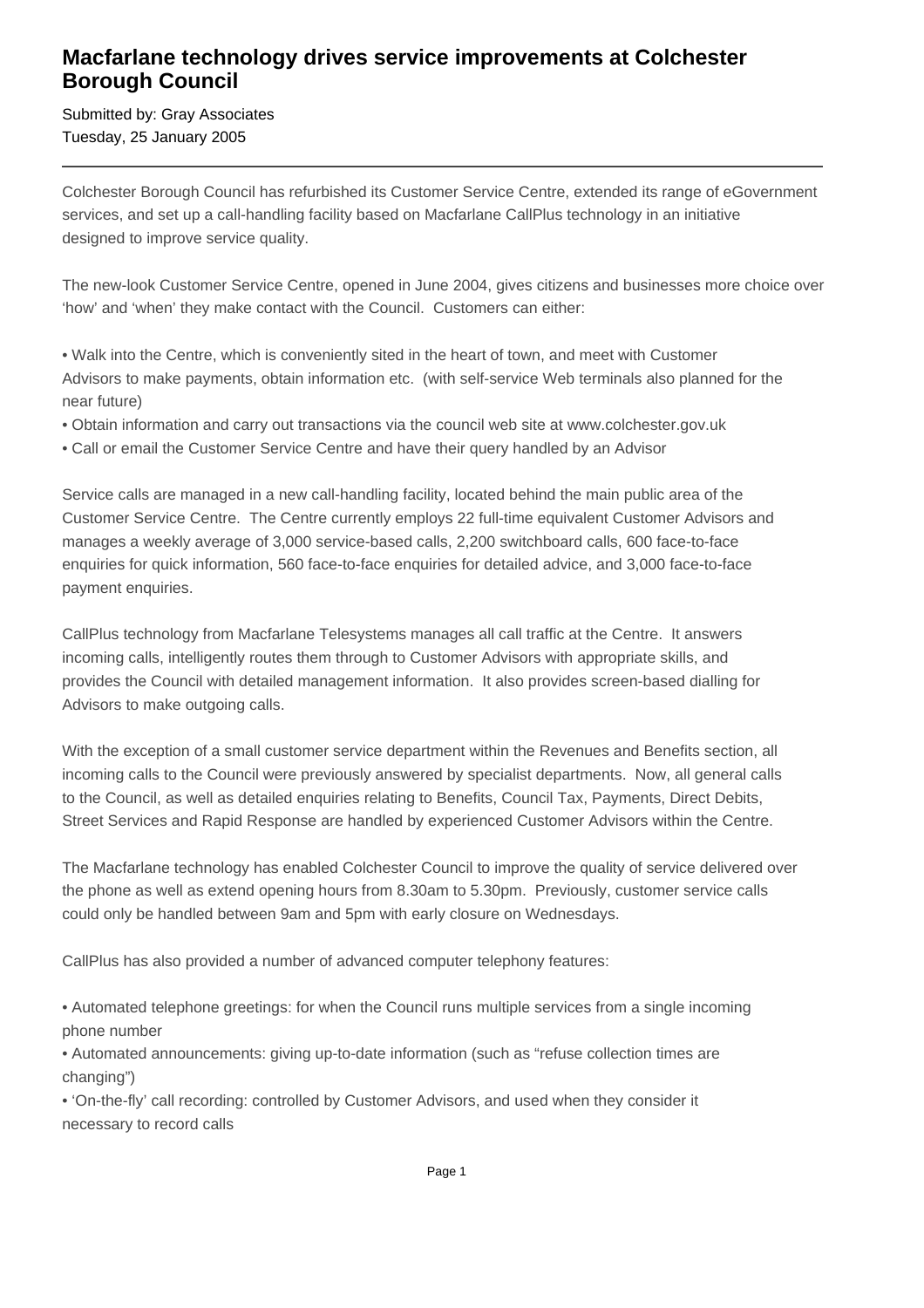• Integration to various Council database servers: to 'screen-pop' relevant customer information onto Advisors' PC screens as calls are delivered to their desktops

• Place in queue announcements: with the added option of expected wait times

• Instant call transfer: enabling Advisors to pass callers onto any Council specialist, anywhere within the County of Essex, at the touch of a button

Customer Advisors with exceptional customer service skills and experience have been recruited for the Centre and trained to a high standard on service knowledge and solutions, as well as in Personal Safety, Equality and Diversity, Welfare Rights and Technology Skills.

In a move designed to provide maximum flexibility for the Council and improved job satisfaction for its staff, Customer Advisors have also been multi-skilled. This means they've been trained to work both in the call handling and the public-facing areas of the Centre - as well as to assist with a broad range of Council services. Hence, an Advisor can be helping a caller on a Waste or Highway enquiry one minute, then assisting a second caller on a Benefit enquiry, and then taking a parking permit payment from a third customer in the cash office. Staff can be switched easily between call handling and face-to-face duties dependent on the customer demand for each. And they can even take calls in the public and cash office areas during quiet times - as Macfarlane telephony and PC terminals are available in all areas of the Centre.

"Two key objectives of Colchester Borough Council are to deliver greater accessibility to all services and to meet and exceed its customers' expectations. The new Customer Service Centre - a flexible environment designed around our customers' needs - is a crucial step on the way to meeting these goals. At the one convenient location we can now offer a wider range of services, quicker responses to queries and more efficient cash collection than ever before. At the same time, we collect real data to help us make and manage future improvements," said Councillor Christopher Arnold, Communications and Rural Issues portfolio holder, Colchester Borough Council.

"The Macfarlane telephony system is integral to our plans for continuous service improvement. We've been very impressed with the flexibility and functionality it provides, and the way it allows us to integrate easily into other front and back office systems, and create management and agent screens that fit in with the way that we work. It's an extremely well thought-through system that's simple to learn and use" added Leonie Rathbone, Customer Service Centre Manager, Colchester Borough Council.

"Colchester Borough Council must be congratulated on the way it has created a modern and flexible Customer Service Centre that puts customer choice and satisfaction at the heart of its operation," said Paul Skinner Sales Director of Macfarlane Telesystems, who has been working with the council for over four years. "We are delighted to be working in partnership with Colchester Borough Council, which achieved an 'excellent' Comprehensive Performance Assessment rating, to help deliver its customer service vision."

## About Macfarlane Telesystems

Founded in 1987, Macfarlane is a UK developer and supplier of communication solutions to service providers, enterprises and public sector organisations. Its CallPlus platform supports a range of